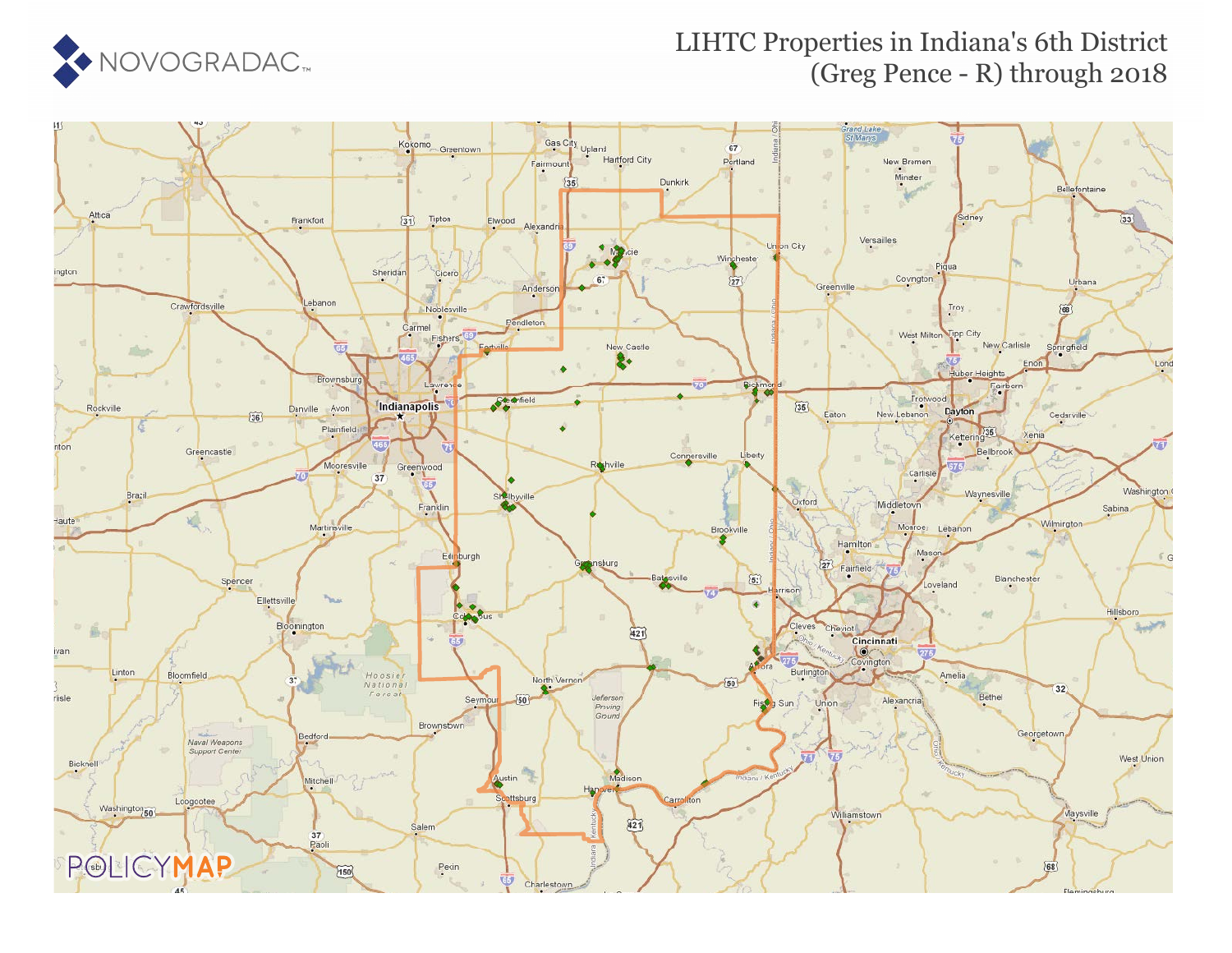| <b>Project Name</b>                              | <b>Address</b>                      | <b>City</b>                           | <b>State</b>                    | <b>Zip Code</b> | Nonprofit<br><b>Sponsor</b> | <b>Allocation</b><br><b>Year</b>            | <b>Annual</b><br><b>Allocated</b><br><b>Amount</b> | <b>Year Placed</b><br>in Service | <b>Construction Type</b> | <b>Total</b><br><b>Units</b> | Low<br><b>Income</b><br><b>Units</b> | <b>Rent or</b><br><b>Income</b><br><b>Ceiling</b> | <b>Credit</b><br>Percentage | Tax-<br><b>Exempt</b><br><b>Bond</b> | <b>HUD Multi-</b><br>Family<br><b>Financing/Rental</b><br><b>Assistance</b> |
|--------------------------------------------------|-------------------------------------|---------------------------------------|---------------------------------|-----------------|-----------------------------|---------------------------------------------|----------------------------------------------------|----------------------------------|--------------------------|------------------------------|--------------------------------------|---------------------------------------------------|-----------------------------|--------------------------------------|-----------------------------------------------------------------------------|
| <b>ELGIN MANOR APTS</b>                          | 2573 N ELGIN ST MUNCIE              |                                       | IN                              | 47303           |                             | Insufficient<br>Data                        | $\$0$                                              | Insufficient<br>Data             | Not Indicated            | 120                          | $\bf{0}$                             |                                                   | Not<br>Indicated            |                                      |                                                                             |
| FOUNTAIN PLACE                                   |                                     | $701$ S FOUNTAIN $\,$ CONNERSVILLE ST | IN                              | 47331           |                             | Insufficient<br>Data                        | $\$0$                                              | Insufficient<br>Data             | Not Indicated            | 102                          | $\bf{0}$                             |                                                   | Not<br>Indicated            |                                      |                                                                             |
| <b>HISTORIC</b><br>GREENSBURG SQUARE BROADWAY ST | 225 N                               | <b>GREENSBURG</b>                     | IN                              | 47240           |                             | 2013                                        | $\$0$                                              | Insufficient<br>Data             | Not Indicated            | 40                           | $\bf{0}$                             |                                                   | Not<br>Indicated            |                                      |                                                                             |
| HISTORIC JENNINGS<br><b>APTS</b>                 | 1331 BROAD ST NEW CASTLE            |                                       | IN                              | 47362           |                             | 2013                                        | \$0                                                | Insufficient<br>Data             | Not Indicated            | 20                           | $\bf{0}$                             |                                                   | Not<br>Indicated            |                                      |                                                                             |
| JACKSON & VINE APTS WASHINGTON MUNCIE            | 900 E<br><b>ST</b>                  |                                       | IN                              | 47305           |                             | Insufficient<br>Data                        | $\$0$                                              | Insufficient<br>Data             | Not Indicated            | 35                           | $\bf{0}$                             |                                                   | Not<br>Indicated            |                                      |                                                                             |
| <b>LAWRENCEBURG</b><br><b>VILLAGE APTS</b>       |                                     | 412 VALLEY DR LAWRENCEBURG IN         |                                 | 47025           |                             | 2011                                        | \$0                                                | Insufficient<br>Data             | Not Indicated            | 75                           | $\bf{0}$                             |                                                   | Not<br>Indicated            |                                      |                                                                             |
| <b>NINE NORTH</b>                                | 210 N NINTH ST RICHMOND             |                                       | IN                              | 47374           |                             | Insufficient<br>Data                        | $\$0$                                              | Insufficient<br>Data             | Not Indicated            | 57                           | $\bf{0}$                             |                                                   | Not<br>Indicated            |                                      |                                                                             |
| PARKVIEW HOMES                                   | 1705 N<br><b>MACEDONIA</b><br>AVE   | <b>MUNCIE</b>                         | IN                              | 47303           |                             | Insufficient<br>Data                        | $\$0$                                              | Insufficient<br>Data             | Not Indicated            | 34                           | $\bf{0}$                             |                                                   | Not<br>Indicated            |                                      |                                                                             |
| SKYBIRD MANOR APTS 302 E TENTH ST GREENSBURG     |                                     |                                       | IN                              | 47240           |                             | Insufficient<br>Data                        | \$0                                                | Insufficient<br>Data             | Not Indicated            | 60                           | $\bf{0}$                             |                                                   | Not<br>Indicated            |                                      |                                                                             |
| SOUTH STREET<br><b>VILLAGE APTS</b>              | 309 S HIGH ST UNION CITY            |                                       | $\ensuremath{\text{IN}}$        | 47390           |                             | 2003                                        | \$0                                                | Insufficient<br>Data             | Not Indicated            | 39                           | $\bf{0}$                             |                                                   | Not<br>Indicated            |                                      |                                                                             |
| <b>UNITED SENIOR</b><br><b>RESIDENCES</b>        | 1500 13TH ST                        | <b>COLUMBUS</b>                       | IN                              | 47201           |                             | 2011                                        | \$0                                                | Insufficient<br>Data             | Not Indicated            | 63                           | $\bf{0}$                             |                                                   | Not<br>Indicated            |                                      |                                                                             |
| <b>VILLAGE AT</b><br><b>WHITEWATER</b>           | 5059<br>WHITEWATER RICHMOND<br>AVE  |                                       | $\ensuremath{\text{IN}}\xspace$ | 47374           |                             | $\label{lem:optimal} In sufficient$<br>Data | $\$0$                                              | Insufficient<br>Data             | Not Indicated            | 52                           | $\bf{0}$                             |                                                   | Not<br>Indicated            |                                      |                                                                             |
| <b>WEXFORD OF</b><br><b>TAYLORSVILLE</b>         | 9055 WEXFORD COLUMBUS<br>${\rm CT}$ |                                       | IN                              | 47201           |                             | Insufficient<br>Data                        | $\$0$                                              | Insufficient<br>Data             | Not Indicated            | 32                           | $\bf{0}$                             |                                                   | Not<br>Indicated            |                                      |                                                                             |

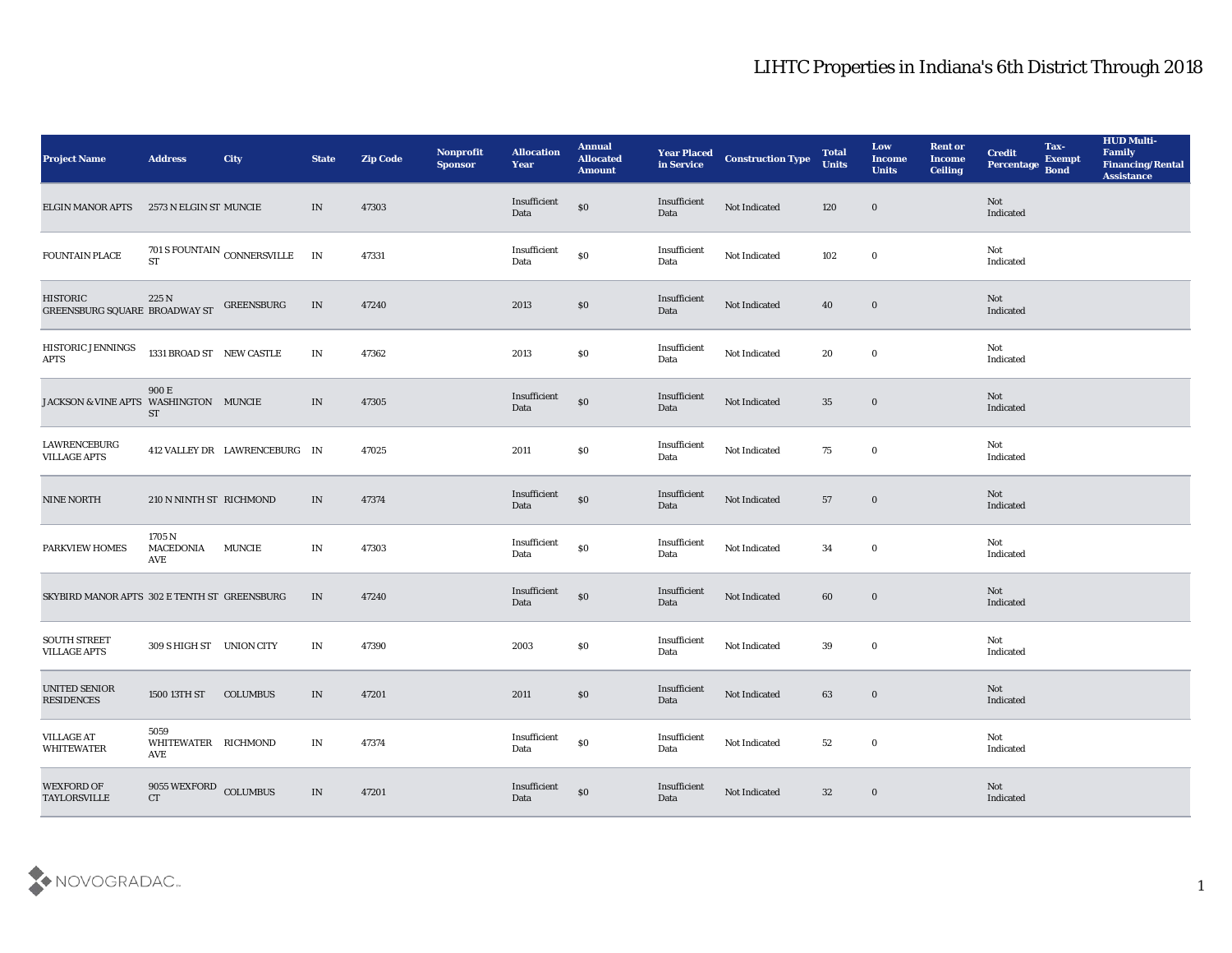| <b>Project Name</b>                          | <b>Address</b>                              | City              | <b>State</b>                    | <b>Zip Code</b> | Nonprofit<br><b>Sponsor</b> | <b>Allocation</b><br><b>Year</b> | <b>Annual</b><br><b>Allocated</b><br><b>Amount</b> | <b>Year Placed<br/>in Service</b> | <b>Construction Type</b> | <b>Total</b><br><b>Units</b> | Low<br><b>Income</b><br><b>Units</b> | <b>Rent or</b><br><b>Income</b><br><b>Ceiling</b> | <b>Credit</b><br>Percentage                | Tax-<br><b>Exempt</b><br><b>Bond</b> | <b>HUD Multi-</b><br>Family<br><b>Financing/Rental</b><br><b>Assistance</b> |
|----------------------------------------------|---------------------------------------------|-------------------|---------------------------------|-----------------|-----------------------------|----------------------------------|----------------------------------------------------|-----------------------------------|--------------------------|------------------------------|--------------------------------------|---------------------------------------------------|--------------------------------------------|--------------------------------------|-----------------------------------------------------------------------------|
| <b>GASLIGHT SQUARE</b><br><b>APTS</b>        | 319 GASLIGHT<br>DR                          | <b>VERSAILLES</b> | $\mathbf{IN}$                   | 47042           |                             | 1987                             | \$0                                                | 1987                              | Not Indicated            | 24                           | $\bf{0}$                             |                                                   | Not<br>Indicated                           | No                                   |                                                                             |
| RIVER PARK                                   | 439 PARK AVE AURORA                         |                   | IN                              | 47001           |                             | 1987                             | $\$0$                                              | 1987                              | Not Indicated            | 22                           | 32                                   |                                                   | $\operatorname{\mathsf{Not}}$<br>Indicated | No                                   |                                                                             |
| <b>MCNAIR MANOR</b>                          | 201 COUNTRY<br><b>CLUB DR</b>               | <b>BATESVILLE</b> | $\mathbf{IN}$                   | 47006           |                             | 1988                             | $\$0$                                              | 1988                              | Not Indicated            | 46                           | 46                                   |                                                   | Not<br>Indicated                           | No                                   |                                                                             |
| PLEASANT VIEW<br><b>TOWNHOMES</b>            | $361\,\mathrm{GRAYSTONE}$ HANOVER DR        |                   | $\ensuremath{\text{IN}}\xspace$ | 47243           |                             | 1987                             | S <sub>0</sub>                                     | 1988                              | Not Indicated            | 32                           | 32                                   | 60% AMGI                                          | Not<br>Indicated                           | No                                   |                                                                             |
| <b>SILVERTREE APTS</b>                       | 302 S W ST                                  | <b>MILROY</b>     | IN                              | 46156           |                             | 1988                             | $\$0$                                              | 1988                              | Not Indicated            | 14                           | 14                                   |                                                   | Not<br>$\operatorname{Indicated}$          | No                                   |                                                                             |
| <b>VILLAGE APTS OF</b><br>FORTVILLE II       | $750$ N MADISON $\,$ FORTVILLE<br><b>ST</b> |                   | IN                              | 46040           |                             | 1988                             | $\$0$                                              | 1988                              | Not Indicated            | 24                           | 24                                   |                                                   | Not<br>Indicated                           | No                                   |                                                                             |
| GREENFIELD VILLAGE                           | 1650 VILLAGE<br>DR W                        | <b>GREENFIELD</b> | $\mathbf{IN}$                   |                 |                             | 1990                             | $\$0$                                              | 1989                              | Not Indicated            | 256                          | 112                                  | 60% AMGI                                          | Not<br>Indicated                           | Yes                                  |                                                                             |
| <b>VALLEY APTS</b>                           | $402\mathrm{~W}$ SEMINARY ST                | <b>VEVAY</b>      | $\ensuremath{\text{IN}}$        | 47043           |                             | 1989                             | $\$0$                                              | 1989                              | Not Indicated            | 24                           | 24                                   |                                                   | Not<br>Indicated                           | No                                   |                                                                             |
| CANDLEWOOD PLACE 1115 BURGESS<br><b>APTS</b> | AVE                                         | <b>RISING SUN</b> | $\mathbf{IN}$                   | 47040           |                             | 1989                             | \$0                                                | 1990                              | Not Indicated            | 18                           | $\bf{0}$                             |                                                   | Not<br>Indicated                           | No                                   |                                                                             |
| HERITAGE WOODS PHA 801 MCCLURE               |                                             | <b>COLUMBUS</b>   | $\mathbf{IN}$                   | 47201           |                             | 1990                             | \$0                                                | 1990                              | Not Indicated            | 22                           | 22                                   | 50% AMGI                                          | Not<br>Indicated                           | No                                   |                                                                             |
| LOPER COMMONS APTS <sup>919</sup> LEWIS      |                                             | SHELBYVILLE       | IN                              | 46176           |                             | 1990                             | \$0                                                | 1991                              | Not Indicated            | 98                           | 96                                   |                                                   | Not<br>Indicated                           | No                                   |                                                                             |
| PRESTWICK SQUARE AF 1700 NW L ST             |                                             | RICHMOND          | $\ensuremath{\text{IN}}\xspace$ | 47374           |                             | 1989                             | $\$0$                                              | 1991                              | Not Indicated            | 100                          | $100\,$                              |                                                   | ${\rm Not}$ Indicated                      | $\rm No$                             |                                                                             |
| <b>SOUTH PARK APTS</b>                       | 100 N FIRST ST SHIRLEY                      |                   | IN                              | 47384           |                             | 1989                             | \$0                                                | 1991                              | Not Indicated            | 19                           | $19\,$                               |                                                   | Not<br>Indicated                           | No                                   |                                                                             |

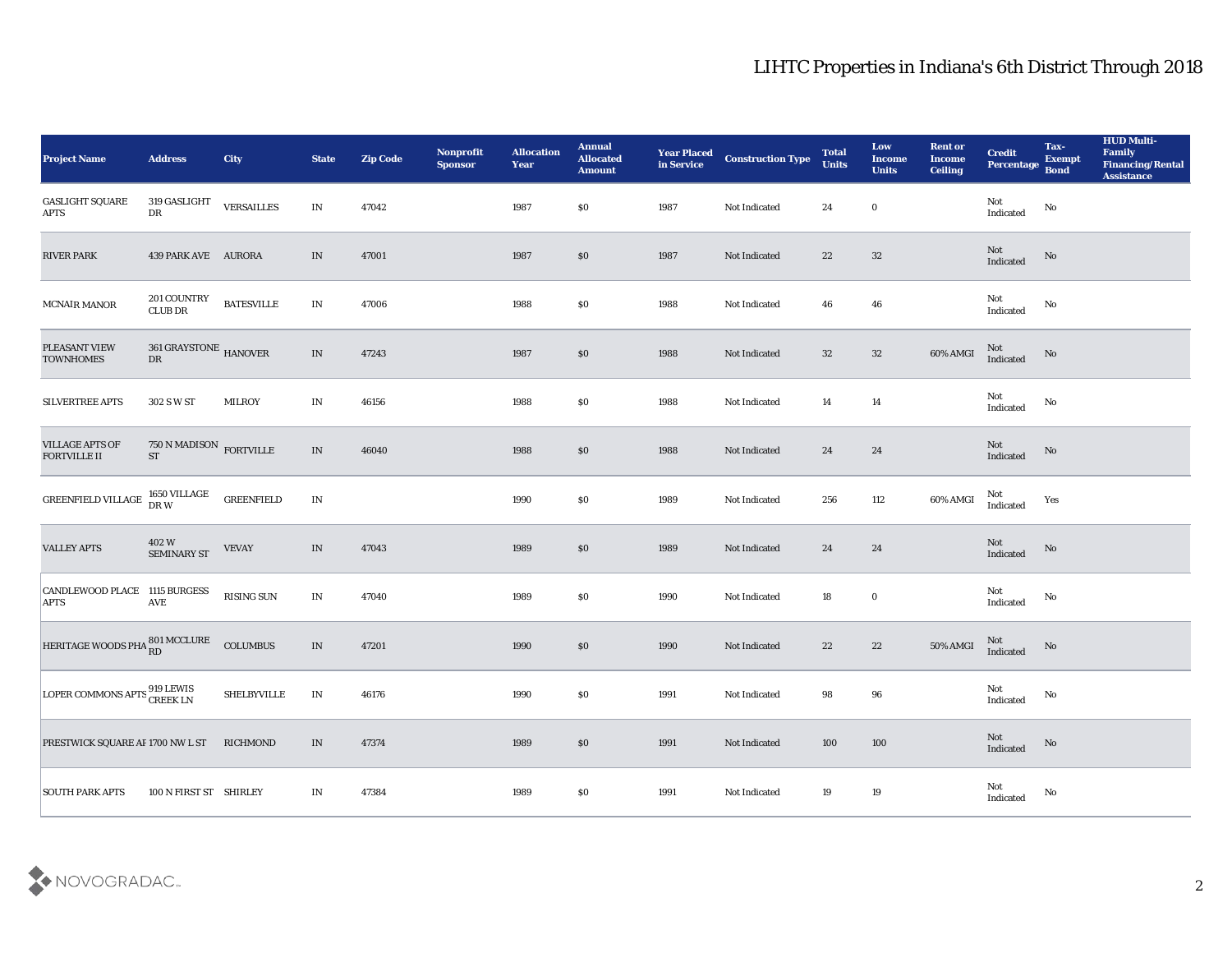| <b>Project Name</b>                                                                                                                                            | <b>Address</b>                             | <b>City</b>                                                  | <b>State</b>                    | <b>Zip Code</b> | Nonprofit<br><b>Sponsor</b> | <b>Allocation</b><br><b>Year</b> | <b>Annual</b><br><b>Allocated</b><br><b>Amount</b> | <b>Year Placed<br/>in Service</b> | <b>Construction Type</b> | <b>Total</b><br><b>Units</b> | Low<br><b>Income</b><br><b>Units</b> | <b>Rent or</b><br><b>Income</b><br><b>Ceiling</b> | <b>Credit</b><br>Percentage | Tax-<br><b>Exempt</b><br><b>Bond</b> | <b>HUD Multi-</b><br>Family<br><b>Financing/Rental</b><br><b>Assistance</b> |
|----------------------------------------------------------------------------------------------------------------------------------------------------------------|--------------------------------------------|--------------------------------------------------------------|---------------------------------|-----------------|-----------------------------|----------------------------------|----------------------------------------------------|-----------------------------------|--------------------------|------------------------------|--------------------------------------|---------------------------------------------------|-----------------------------|--------------------------------------|-----------------------------------------------------------------------------|
| <b>EAST PARK APTS</b>                                                                                                                                          | $1200$ N $\,$ BENJAMIN ST                  | RUSHVILLE                                                    | IN                              | 46173           | No                          | 1992                             | $\$0$                                              | 1992                              | Not Indicated            | 18                           | 18                                   |                                                   | Not<br>Indicated            | $\rm No$                             |                                                                             |
| <b>HIGH VIEW APTS</b>                                                                                                                                          |                                            | $100\,$ HIGHVIEW $$\tt LAWRENCEBURG$$ $\hbox{}$ IN $\hbox{}$ |                                 | 47025           | No                          | 1991                             | \$0                                                | 1992                              | Not Indicated            | 33                           | 33                                   |                                                   | Not<br>Indicated            | No                                   |                                                                             |
| <b>FOXPOINTE</b><br><b>COMMONS</b>                                                                                                                             | 4740 FOX TRAIL COLUMBUS<br>${\rm LN}$      |                                                              | $\ensuremath{\text{IN}}\xspace$ | 47203           | No                          | 1991                             | $\boldsymbol{\mathsf{S}}\boldsymbol{\mathsf{O}}$   | 1993                              | Not Indicated            | 120                          | 120                                  |                                                   | Not<br>Indicated            | No                                   |                                                                             |
| <b>LARAE APTS</b>                                                                                                                                              | $2469\text{ W LARAE}$ $\quad$ COLUMBUS AVE |                                                              | $\mathbf{IN}$                   | 47201           | $\rm\thinspace No$          | 1992                             | \$0                                                | 1993                              | Not Indicated            | 28                           | 28                                   |                                                   | Not<br>Indicated            | $\rm\thinspace No$                   |                                                                             |
| PRESTWICK SQUARE<br>APTS OF COLUMBUS I                                                                                                                         | 420 WINT LN COLUMBUS                       |                                                              | IN                              | 47201           | No                          | 1991                             | $\$0$                                              | 1993                              | Not Indicated            | 40                           | 40                                   |                                                   | Not<br>Indicated            | No                                   |                                                                             |
| $\left $ ACADEMY PLACE APTS $\frac{340 \text{ N ADAMS}}{\text{ST}}$                                                                                            |                                            | KNIGHTSTOWN                                                  | IN                              | 46148           | $\mathbf{No}$               | 1993                             | \$0                                                | 1993                              | Not Indicated            | 38                           | 38                                   |                                                   | Not<br>Indicated            | No                                   |                                                                             |
| <b>CENTER PLACE APTS</b>                                                                                                                                       | 121 CTR ST                                 | <b>GREENFIELD</b>                                            | IN                              | 46140           | No                          | 1994                             | $\$0$                                              | 1994                              | Not Indicated            | 10                           | 10                                   |                                                   | ${\rm Not}$ Indicated       | $\mathbf{N}\mathbf{o}$               |                                                                             |
| <b>FOX POINTE PLACE</b>                                                                                                                                        | 4735 FOX TRAIL COLUMBUS<br>LN              |                                                              | IN                              | 47203           | Yes                         | 1993                             | \$0                                                | 1994                              | Not Indicated            | 148                          | 148                                  |                                                   | Not<br>Indicated            | $\mathbf{N}\mathbf{o}$               |                                                                             |
| <b>LINCOLN PLACE APTS</b>                                                                                                                                      |                                            | 934 VETERANS NORTH VERNON IN DR                              |                                 | 47265           |                             | 1990                             | \$0                                                | 1994                              | Not Indicated            | 38                           | 38                                   | 60% AMGI                                          | Not<br>Indicated            | No                                   |                                                                             |
| <b>PRESTWICK SQUARE</b><br>APTS OF COLUMBUS II                                                                                                                 | 420 WINT LN COLUMBUS                       |                                                              | $\mathbf{IN}$                   | 47201           | $\rm\thinspace No$          | 1994                             | \$0                                                | 1994                              | Not Indicated            | 28                           | 28                                   |                                                   | Not<br>Indicated            | $\rm\thinspace No$                   |                                                                             |
| <b>SHELBYVILLE HIGH</b><br><b>APTS</b>                                                                                                                         | 315 SECOND ST SHELBYVILLE                  |                                                              | IN                              | 46176           |                             | 1992                             | \$0                                                | 1994                              | Not Indicated            | 49                           | 49                                   | 60% AMGI                                          | Not<br>Indicated            | No                                   |                                                                             |
| STONEGATE APTS - 3                                                                                                                                             |                                            | $314$ N GRAHAM $\;$ CAMBRIDGE CITY $\;$ IN $\;$ ST           |                                 | 47327           | $\mathbf {No}$              | 1992                             | \$0                                                | 1994                              | Not Indicated            | 12                           | 12                                   |                                                   | Not<br>Indicated            | $\rm \bf No$                         |                                                                             |
| $\begin{tabular}{llll} \bf STONEGATE \, APTS \, OF & \, 301 \, N \, GRAHAM & \, CAMBRIDGE \, CITY & \, IN \\ \bf CAMBRIDGE \, CITY & \, ST & \, \end{tabular}$ |                                            |                                                              |                                 | 47327           |                             | 1991                             | $\boldsymbol{\mathsf{S}}\boldsymbol{\mathsf{O}}$   | 1994                              | Not Indicated            | 12                           | $\overline{\mathbf{4}}$              | 60% AMGI                                          | Not<br>Indicated            | $\mathbf{N}\mathbf{o}$               |                                                                             |

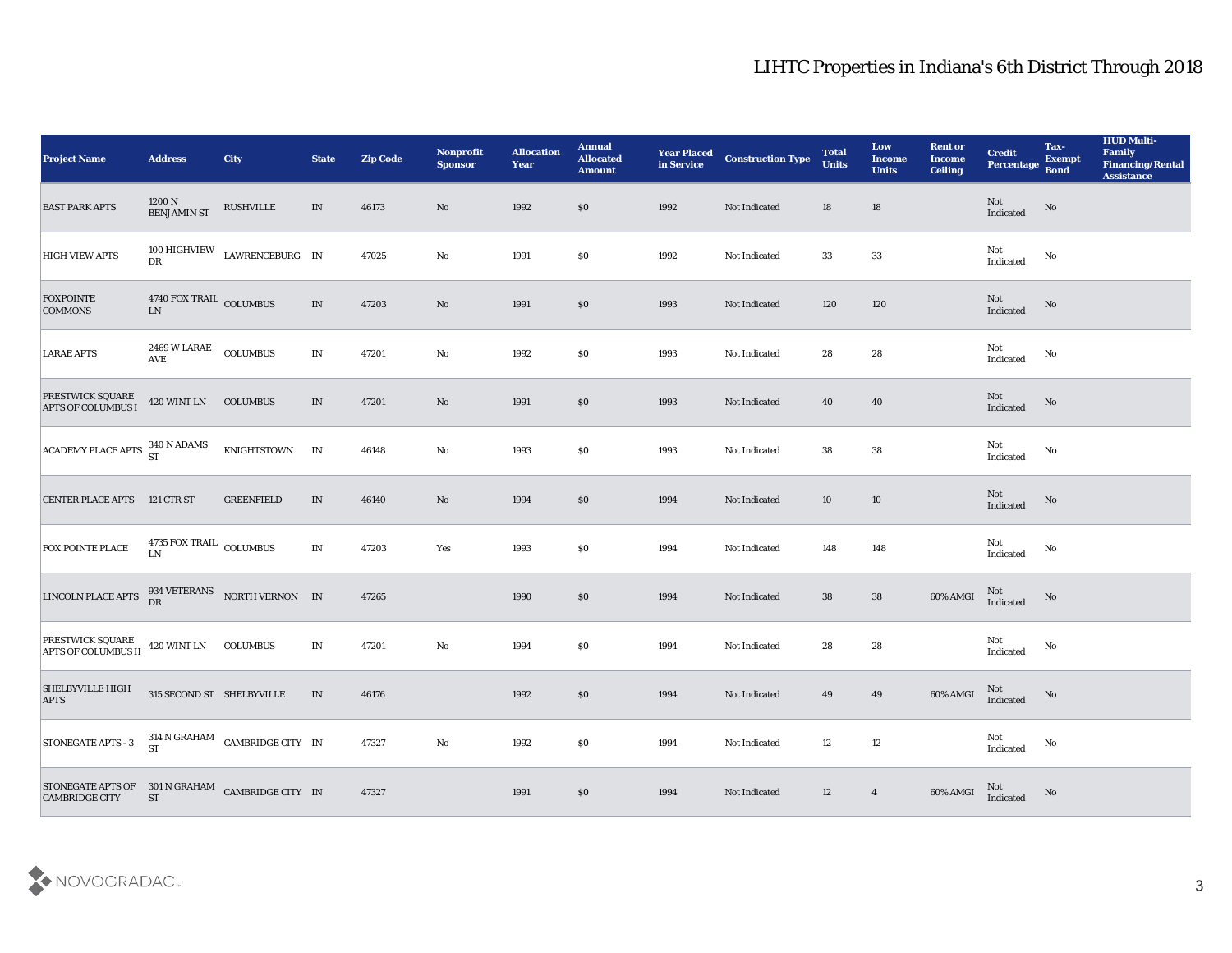| <b>Project Name</b>                            | <b>Address</b>                   | <b>City</b>                     | <b>State</b>  | <b>Zip Code</b> | Nonprofit<br><b>Sponsor</b> | <b>Allocation</b><br><b>Year</b> | <b>Annual</b><br><b>Allocated</b><br><b>Amount</b> | <b>Year Placed</b><br>in Service | <b>Construction Type</b> | <b>Total</b><br>Units | Low<br><b>Income</b><br><b>Units</b> | <b>Rent or</b><br><b>Income</b><br><b>Ceiling</b> | <b>Credit</b><br>Percentage         | Tax-<br><b>Exempt</b><br><b>Bond</b> | <b>HUD Multi-</b><br>Family<br><b>Financing/Rental</b><br><b>Assistance</b> |
|------------------------------------------------|----------------------------------|---------------------------------|---------------|-----------------|-----------------------------|----------------------------------|----------------------------------------------------|----------------------------------|--------------------------|-----------------------|--------------------------------------|---------------------------------------------------|-------------------------------------|--------------------------------------|-----------------------------------------------------------------------------|
| <b>VILLAGE APTS OF</b><br><b>LAWRENCEBURG</b>  | <b>60 DOUGHTY</b><br>RD          | LAWRENCEBURG IN                 |               | 47025           | No                          | 1993                             | \$0                                                | 1994                             | Not Indicated            | 40                    | 40                                   |                                                   | Not<br>$\operatorname{Indicated}$   | No                                   |                                                                             |
| <b>AUSTIN APTS I</b>                           | 85 AUDREY LN AUSTIN              |                                 | IN            | 47102           | No                          | 1994                             | \$0                                                | 1995                             | Not Indicated            | 24                    | 24                                   |                                                   | $30\,\%$ present $\,$ No value      |                                      |                                                                             |
| <b>DEER RUN APTS</b>                           | 600 DEER RUN<br>DR               | LAWRENCEBURG IN                 |               | 47025           | $\mathbf{N}\mathbf{o}$      | 1995                             | \$0                                                | 1995                             | Not Indicated            | 84                    | 84                                   |                                                   | $70\,\%$ present $\,$ No value      |                                      |                                                                             |
| <b>WATER'S EDGE I</b>                          | 10 RED OAK<br><b>WAY</b>         | <b>AUSTIN</b>                   | IN            | 47102           |                             | 1998                             | \$0                                                | 1999                             | Not Indicated            | 40                    | 40                                   | 60% AMGI                                          | $70\,\%$ present $\,$ No value      |                                      |                                                                             |
| <b>VILLAGE APTS OF</b><br><b>RICHMOND</b>      | 4000 S A ST                      | <b>RICHMOND</b>                 | IN            | 47374           |                             | 1997                             | \$0                                                | 1999                             | Not Indicated            | 40                    | 40                                   | 60% AMGI                                          | $70\,\%$ present $\,$ No value      |                                      |                                                                             |
| <b>TUSCANY BAY</b>                             |                                  | 100 RIVER RD LAWRENCEBURG IN    |               | 47025           |                             | 1997                             | \$0                                                | 1999                             | Not Indicated            | 96                    | 96                                   | 60% AMGI                                          | Not<br>Indicated                    | No                                   |                                                                             |
| <b>WATER'S EDGE II</b>                         | 100 RED OAK<br><b>WAY</b>        | $\boldsymbol{\mathrm{AUSTIN}}$  | $\mathbf{IN}$ | 47102           |                             | 1999                             | \$0                                                | 2000                             | Not Indicated            | 40                    | 38                                   | 60% AMGI                                          | Not<br>Indicated                    | No                                   |                                                                             |
| <b>AUTUMN OAKS APTS</b>                        | 100 AUTUMN<br><b>OAKS BLVD</b>   | NEW CASTLE                      | IN            | 47362           | $\mathbf{N}\mathbf{o}$      | 1999                             | \$0                                                | 2000                             | Not Indicated            | 72                    | 68                                   |                                                   | $70\,\%$ present $\,$ No $\,$ value |                                      |                                                                             |
| <b>CREEKSIDE APTS I</b>                        | <b>2901 N ELGIN</b><br><b>ST</b> | $\texttt{MUNCIE}$               | $\mathbf{IN}$ | 47303           | $\rm\thinspace No$          | 1999                             | \$0                                                | 2000                             | Not Indicated            | 68                    | 64                                   |                                                   | $70\,\%$ present $\,$ No value      |                                      |                                                                             |
| VALLEY COURT APTS 559 OVO DR                   |                                  | <b>MADISON</b>                  | IN            | 47250           |                             | 1998                             | \$0                                                | 2000                             | Not Indicated            | 48                    | 48                                   | 60% AMGI                                          | Not<br>Indicated                    | No                                   |                                                                             |
| <b>NORTH DEARBORN</b><br><b>VILLAGE I APTS</b> |                                  | 25795 UNITY LN WEST HARRISON IN |               | 47060           |                             | 1998                             | \$0                                                | 2000                             | Not Indicated            | 54                    | 54                                   | 60% AMGI                                          | Not<br>Indicated                    | No                                   |                                                                             |
| <b>RIDGECREST APTS</b>                         | <b>ST</b>                        | 1939 N CARVER GREENSBURG        | $\;$ IN       | 47240           | Yes                         | 1998                             | $\$0$                                              | 2000                             | Not Indicated            | 19                    | $19\,$                               |                                                   | $70\,\%$ present $\,$ No value      |                                      |                                                                             |
| STARR SENIOR APTS                              | 401 N TENTH ST RICHMOND          |                                 | $\mathbf{IN}$ | 47374           |                             | 1998                             | $\$0$                                              | 2000                             | Not Indicated            | 67                    | ${\bf 67}$                           | 60% AMGI                                          | Not<br>Indicated                    | $\mathbf {No}$                       |                                                                             |

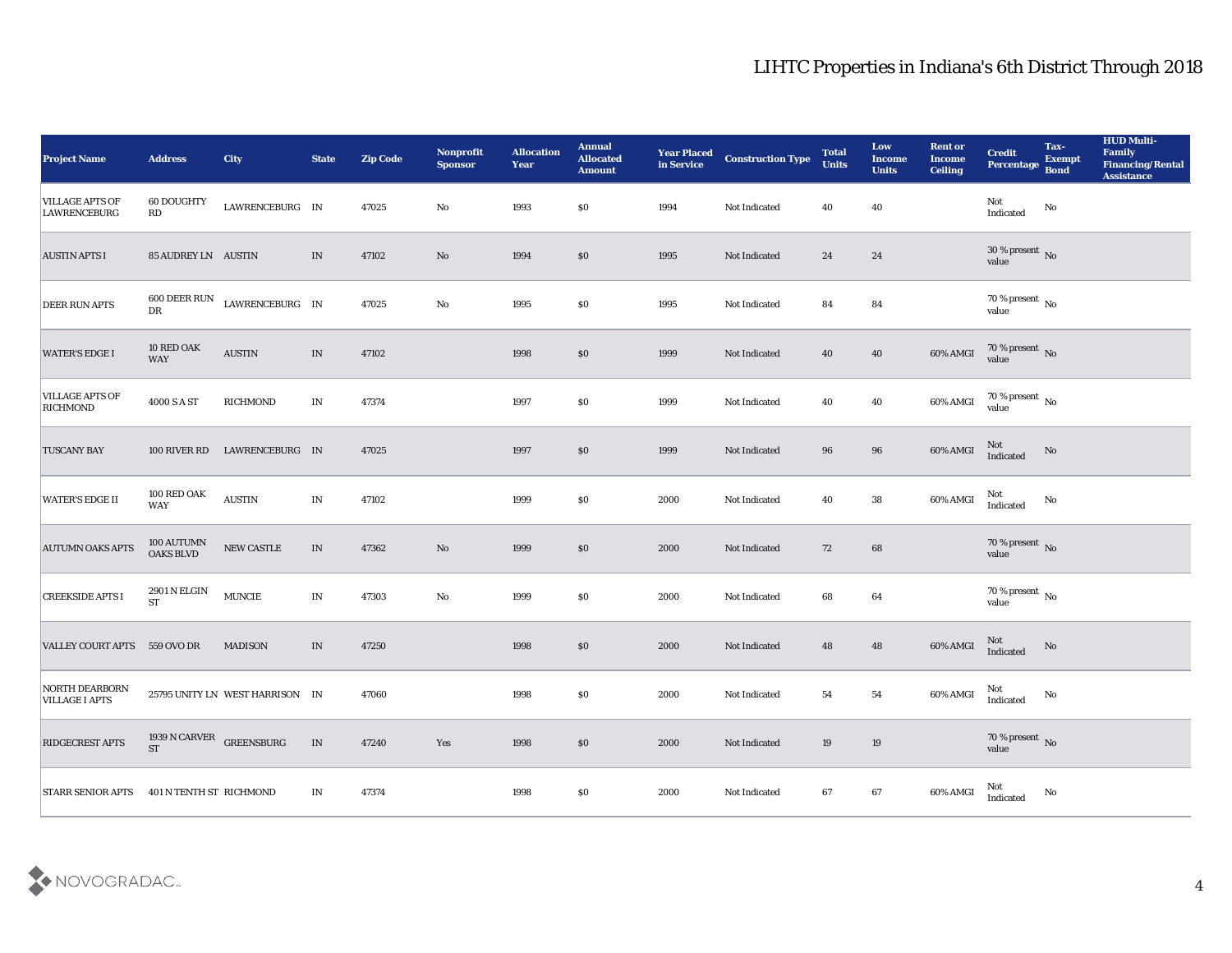| <b>Project Name</b>                                                  | <b>Address</b>                                    | <b>City</b>                          | <b>State</b>                    | <b>Zip Code</b> | Nonprofit<br><b>Sponsor</b> | <b>Allocation</b><br><b>Year</b> | <b>Annual</b><br><b>Allocated</b><br><b>Amount</b> | <b>Year Placed</b><br>in Service | <b>Construction Type</b> | <b>Total</b><br><b>Units</b> | Low<br><b>Income</b><br><b>Units</b> | <b>Rent or</b><br><b>Income</b><br><b>Ceiling</b> | <b>Credit</b><br><b>Percentage</b> | Tax-<br><b>Exempt</b><br><b>Bond</b> | <b>HUD Multi-</b><br>Family<br><b>Financing/Rental</b><br><b>Assistance</b> |
|----------------------------------------------------------------------|---------------------------------------------------|--------------------------------------|---------------------------------|-----------------|-----------------------------|----------------------------------|----------------------------------------------------|----------------------------------|--------------------------|------------------------------|--------------------------------------|---------------------------------------------------|------------------------------------|--------------------------------------|-----------------------------------------------------------------------------|
| WILSON SCHOOL APTS 301 W 13TH ST MUNCIE                              |                                                   |                                      | IN                              | 47302           |                             | 2000                             | \$0                                                | 2000                             | Not Indicated            | 50                           | 50                                   |                                                   | Not<br>Indicated                   | No                                   |                                                                             |
| <b>SHELBY'S LANDING</b>                                              | 4284 N<br>MORRISTOWN SHELBYVILLE<br>RD            |                                      | IN                              | 46176           |                             | 2000                             | \$0                                                | 2000                             | Not Indicated            | $\bf{0}$                     | $\bf{0}$                             |                                                   | Not<br>Indicated                   | No                                   |                                                                             |
| CANTERBURY HOUSE 27 ARLINGTON BATESVILLE<br><b>APTS (BATESVILLE)</b> | ${\rm DR}$                                        |                                      | $\ensuremath{\text{IN}}\xspace$ | 47006           | $\mathbf{N}\mathbf{o}$      | 2000                             | \$0                                                | 2001                             | Not Indicated            | 64                           | 63                                   |                                                   | $70\,\%$ present $\,$ No value     |                                      |                                                                             |
| <b>OAKWOOD MANOR</b><br><b>APTS</b>                                  | 765 E 11TH ST                                     | RUSHVILLE                            | $\mathbf{IN}$                   | 46173           | $\mathbf{N}\mathbf{o}$      | 1995                             | \$0                                                | 1995                             | Not Indicated            | 24                           | 24                                   |                                                   | $30\,\%$ present $\,$ No value     |                                      |                                                                             |
| RIVERBEND SENIOR<br><b>APTS</b>                                      | 501<br>WASHINGTON VEVAY<br>$\operatorname{ST}$    |                                      | IN                              | 47043           | No                          | 1994                             | \$0                                                | 1995                             | Not Indicated            | 24                           | 24                                   |                                                   | $30\,\%$ present $\,$ No value     |                                      |                                                                             |
| <b>CEDAR CLIFF APTS</b>                                              | 184 CEDAR<br><b>CLIFF RD</b>                      | RICHMOND                             | IN                              | 47374           | No                          | 1994                             | \$0                                                | 1996                             | Not Indicated            | 42                           | 42                                   |                                                   | $70\,\% \,present \over value$     |                                      |                                                                             |
| <b>EDGEWATER VILLAGE</b><br><b>PHASE I</b>                           | 108 W<br><b>EDGEWATER</b><br>DR                   | <b>GREENSBURG</b>                    | IN                              | 47240           | No                          | 1996                             | \$0                                                | 1996                             | Not Indicated            | 80                           | 40                                   |                                                   | $30\,\%$ present $\,$ Yes value    |                                      |                                                                             |
| <b>F R MILLER APTS</b>                                               | 309 N<br><b>JEFFERSON ST</b>                      | <b>MUNCIE</b>                        | $\mathbf{IN}$                   | 47305           | No                          | 1996                             | \$0                                                | 1996                             | Not Indicated            | 8                            | $\boldsymbol{8}$                     |                                                   | $70\,\%$ present $\,$ No value     |                                      |                                                                             |
| <b>LOPER COMMONS</b><br><b>APTS II</b>                               | 919 LEWIS<br><b>CREEK LN</b>                      | <b>SHELBYVILLE</b>                   | $\ensuremath{\text{IN}}\xspace$ | 46176           | No                          | 1995                             | \$0                                                | 1996                             | Not Indicated            | 48                           | 48                                   |                                                   | $70\,\%$ present $\,$ No value     |                                      |                                                                             |
| <b>STONEYBROOK APTS</b>                                              | 138 BRYAN ST                                      | <b>WEST COLLEGE</b><br><b>CORNER</b> | $\mathbf{IN}$                   | 47003           | $\rm\thinspace No$          | 1994                             | \$0                                                | 1996                             | Not Indicated            | 32                           | 32                                   |                                                   | $30\,\%$ present $\,$ No value     |                                      |                                                                             |
| ARMORY - 2                                                           | <b>646 FRANKLIN</b><br><b>ST</b>                  | COLUMBUS                             | IN                              | 47201           | Yes                         | 1995                             | \$0                                                | 1996                             | Not Indicated            | 25                           | 25                                   |                                                   | $70\,\%$ present $\,$ No value     |                                      |                                                                             |
| WALNUT MANOR APTS $\frac{125}{LN}$ E OLDFIELD $\,$ MUNCIE            |                                                   |                                      | $\mathbf{IN}$                   | 47303           | $\rm\thinspace No$          | 1995                             | $\$0$                                              | 1996                             | Not Indicated            | 128                          | 128                                  |                                                   | $70\,\%$ present $\,$ No value     |                                      |                                                                             |
| <b>WOODS EDGE APTS</b>                                               | $4700\,\rm{W}\,\rm{WOODS}$ $$\rm{MUNCIE}$ EDGE LN |                                      | $\mathbf{IN}$                   | 47304           | Yes                         | 1996                             | \$0                                                | 1996                             | Not Indicated            | $112\,$                      | 112                                  |                                                   | $70\,\%$ present $\,$ No value     |                                      |                                                                             |

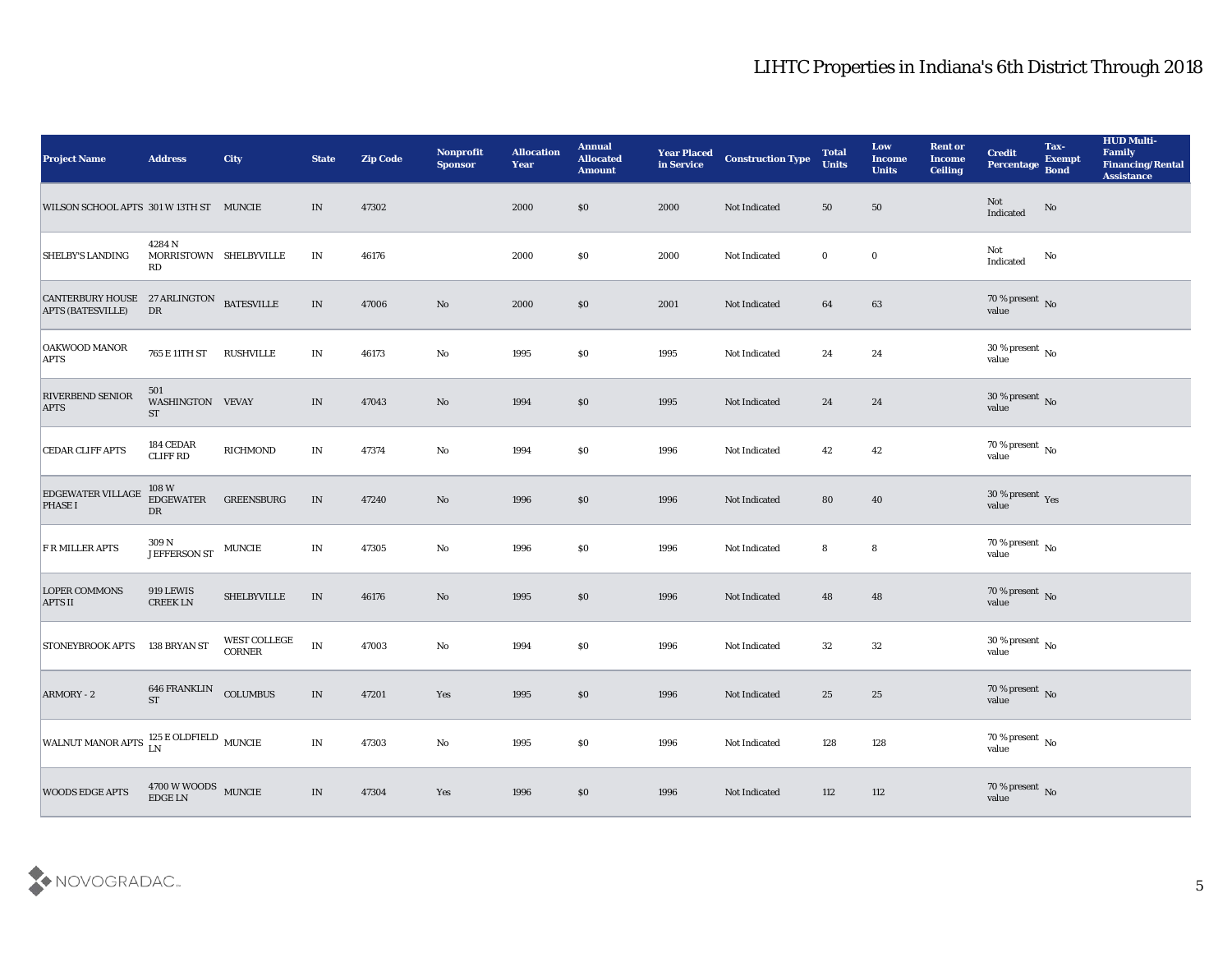| <b>Project Name</b>                            | <b>Address</b>                                    | City                            | <b>State</b>                      | <b>Zip Code</b> | Nonprofit<br><b>Sponsor</b> | <b>Allocation</b><br>Year | <b>Annual</b><br><b>Allocated</b><br><b>Amount</b> | <b>Year Placed</b><br>in Service | <b>Construction Type</b> | <b>Total</b><br>Units | Low<br><b>Income</b><br><b>Units</b> | <b>Rent or</b><br><b>Income</b><br><b>Ceiling</b> | <b>Credit</b><br>Percentage         | Tax-<br><b>Exempt</b><br><b>Bond</b> | <b>HUD Multi-</b><br>Family<br><b>Financing/Rental</b><br><b>Assistance</b> |
|------------------------------------------------|---------------------------------------------------|---------------------------------|-----------------------------------|-----------------|-----------------------------|---------------------------|----------------------------------------------------|----------------------------------|--------------------------|-----------------------|--------------------------------------|---------------------------------------------------|-------------------------------------|--------------------------------------|-----------------------------------------------------------------------------|
| <b>CARTHAGE MANOR</b>                          | 28 MANOR DR CARTHAGE                              |                                 | IN                                | 46115           | No                          | 1996                      | \$0                                                | 1997                             | Not Indicated            | 24                    | 24                                   |                                                   | $30\,\%$ present $\,$ No value      |                                      |                                                                             |
| <b>VILLAGE APTS OF</b><br><b>FORTVILLE III</b> | 425 VERA CT                                       | <b>FORTVILLE</b>                | IN                                | 46040           | No                          | 1995                      | \$0                                                | 1997                             | Not Indicated            | 40                    | 40                                   |                                                   | $70\,\%$ present $\,$ No value      |                                      |                                                                             |
| OAK MEADOW APTS - 2                            | 416 OAK<br>MEADOWS DR                             | NORTH VERNON IN                 |                                   | 47265           |                             | 1998                      | \$0                                                | 1997                             | Not Indicated            | 120                   | 120                                  | 60% AMGI                                          | Not<br>Indicated                    | Yes                                  |                                                                             |
| <b>CIMARRON PLACE</b><br><b>APTS</b>           | 1713 $\texttt{CIMARRON}\xspace$ SHELBYVILLE PL DR |                                 | $\ensuremath{\text{IN}}$          | 46176           |                             | 1997                      | \$0                                                | 1998                             | Not Indicated            | 128                   | 98                                   |                                                   | $70\,\%$ present $\,$ No value      |                                      |                                                                             |
| <b>ROSE COURT APTS</b>                         | 720 S 14TH ST                                     | <b>NEW CASTLE</b>               | IN                                | 47362           |                             | 1998                      | \$0                                                | 1998                             | Not Indicated            | 20                    | 20                                   | 50% AMGI                                          | Not<br>Indicated                    | No                                   |                                                                             |
| <b>CREEKSIDE APTS II</b>                       | 2901 N ELGIN<br><b>ST</b>                         | $\texttt{MUNCIE}$               | IN                                | 47303           | No                          | 2000                      | \$0                                                | 2001                             | Not Indicated            | 52                    | 47                                   |                                                   | $70\,\%$ present $\,$ No value      |                                      |                                                                             |
| HOOSIER HAVEN APTS $^{212}_{ST}$ S POPLAR      |                                                   | RISING SUN                      | $\mathbf{IN}$                     | 47040           | Yes                         | 1999                      | \$0                                                | 2001                             | Not Indicated            | 28                    | 28                                   |                                                   | $70\,\% \,present \over value$      |                                      |                                                                             |
| PILGRIM PLACE<br><b>SENIOR HOUSING</b>         | 1700 S PILGRIM YORKTOWN<br><b>BLVD</b>            |                                 | IN                                | 47396           | Yes                         | 2001                      | $\boldsymbol{\mathsf{S}}\boldsymbol{\mathsf{O}}$   | 2001                             | Not Indicated            | 36                    | 36                                   |                                                   | $70\,\%$ present $\,$ No $\,$ value |                                      |                                                                             |
| RIVERTRACE APTS                                | 150 BROADWAY $\,$ MADISON $\,$<br><b>ST</b>       |                                 | IN                                | 47250           |                             | 2000                      | \$0                                                | 2001                             | Not Indicated            | 33                    | 33                                   |                                                   | Not<br>$\operatorname{Indicated}$   | No                                   |                                                                             |
| <b>DALEY APTS</b>                              | 1312 BUNCH<br><b>BLVD</b>                         | <b>MUNCIE</b>                   | $\ensuremath{\text{IN}}\xspace$   | 47303           |                             | 1999                      | \$0                                                | 2001                             | Not Indicated            | 37                    | 37                                   |                                                   | $30\,\%$ present $\,$ No value      |                                      |                                                                             |
| <b>FOSTER'S LANDING</b><br><b>APTS</b>         | 317 FOSTERS<br>WAY                                | NEW CASTLE                      | IN                                | 47362           |                             | 2002                      | \$0                                                | 2002                             | Not Indicated            | 90                    | 85                                   |                                                   | 70 % present No<br>value            |                                      |                                                                             |
| HEATHER PARK APTS                              | <b>601 E FOURTH WINCHESTER</b><br><b>ST</b>       |                                 | $\ensuremath{\text{\textbf{IN}}}$ | 47394           |                             | 2001                      | $\$0$                                              | 2002                             | Not Indicated            | 86                    | 86                                   | 60% AMGI                                          | Not<br>Indicated                    | $\mathbf {No}$                       |                                                                             |
| <b>NORTH DEARBORN</b><br><b>VILLAGE II</b>     |                                                   | 25795 UNITY LN WEST HARRISON IN |                                   | 47060           | $\mathbf {No}$              | 2002                      | $\$0$                                              | 2003                             | Not Indicated            | 26                    | ${\bf 26}$                           |                                                   | Not<br>Indicated                    | $\rm\thinspace No$                   |                                                                             |

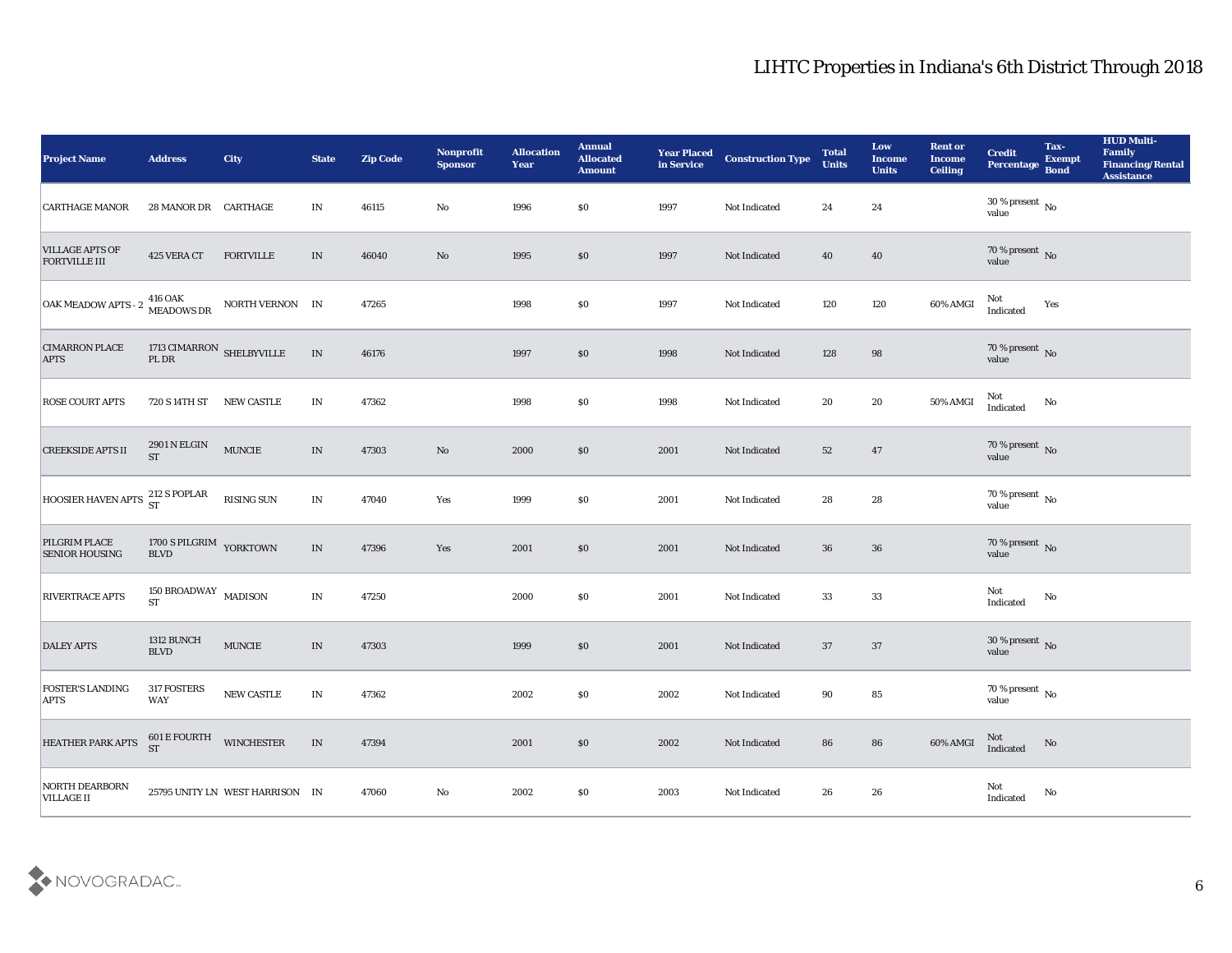| <b>Project Name</b>                                               | <b>Address</b>                                           | <b>City</b>                   | <b>State</b>             | <b>Zip Code</b> | Nonprofit<br><b>Sponsor</b> | <b>Allocation</b><br><b>Year</b> | <b>Annual</b><br><b>Allocated</b><br><b>Amount</b> | <b>Year Placed<br/>in Service</b> | <b>Construction Type</b> | <b>Total</b><br><b>Units</b> | Low<br><b>Income</b><br><b>Units</b> | <b>Rent or</b><br><b>Income</b><br><b>Ceiling</b> | <b>Credit</b><br>Percentage    | Tax-<br><b>Exempt</b><br><b>Bond</b> | <b>HUD Multi-</b><br>Family<br><b>Financing/Rental</b><br><b>Assistance</b> |
|-------------------------------------------------------------------|----------------------------------------------------------|-------------------------------|--------------------------|-----------------|-----------------------------|----------------------------------|----------------------------------------------------|-----------------------------------|--------------------------|------------------------------|--------------------------------------|---------------------------------------------------|--------------------------------|--------------------------------------|-----------------------------------------------------------------------------|
| MILLENNIUM PLACE I $^{451}_{ST}$ E SECOND                         |                                                          | <b>MUNCIE</b>                 | IN                       | 47302           |                             | 2001                             | \$0                                                | 2003                              | Not Indicated            | 30                           | 30                                   | 60% AMGI                                          | Not<br>Indicated               | No                                   |                                                                             |
| PATRIOT POINTE APTS INDEPENDENC LIBERTY                           | 402 S<br>E LN                                            |                               | IN                       | 47353           | No                          | 2001                             | $\$0$                                              | 2003                              | Not Indicated            | 36                           | 36                                   |                                                   | Not<br>Indicated               | $\mathbf{N}\mathbf{o}$               |                                                                             |
| <b>WINDERMERE APTS</b>                                            | $1300\,\mathrm{N}$ BRANTFORD DR $^{\mathrm{GREENSBURG}}$ |                               | IN                       | 47240           | No                          | 2002                             | \$0                                                | 2003                              | Not Indicated            | 80                           | 76                                   |                                                   | Not<br>Indicated               | No                                   |                                                                             |
| CANTERBURY HOUSE 3501 NICHOLAS COLUMBUS<br><b>APTS - COLUMBUS</b> | ${\rm LN}$                                               |                               | IN                       | 47203           |                             | 2002                             | \$0                                                | 2004                              | Not Indicated            | 144                          | 128                                  | 60% AMGI                                          | Not<br>Indicated               | No                                   |                                                                             |
| <b>JERMAN HOUSING</b>                                             | 316 W WALNUT GREENSBURG<br><b>ST</b>                     |                               | IN                       | 47240           |                             | 2002                             | \$0                                                | 2004                              | Not Indicated            | 36                           | 36                                   | 60% AMGI                                          | Not<br>Indicated               | No                                   |                                                                             |
| <b>LUDLOW APTS</b>                                                |                                                          | 283 BIELBY RD LAWRENCEBURG IN |                          | 47025           |                             | 2003                             | \$0                                                | 2004                              | Not Indicated            | 24                           | 24                                   | 60% AMGI                                          | Not<br>Indicated               | No                                   |                                                                             |
| <b>RIVERFRONT APTS</b>                                            | 1390 FAIRFIELD BROOKVILLE<br><b>AVE</b>                  |                               | IN                       | 47012           |                             | 2003                             | $\$0$                                              | 2004                              | Not Indicated            | 50                           | 50                                   | 60% AMGI                                          | Not<br>Indicated               | No                                   |                                                                             |
| <b>WILLOW TRACE APTS</b>                                          | $6974~\rm{MORMING} \quad$ RISING SUN SUN LN              |                               | IN                       | 47040           | $\mathbf{N}\mathbf{o}$      | 2004                             | \$0                                                | 2004                              | Not Indicated            | 32                           | 28                                   |                                                   | $70\,\%$ present $\,$ No value |                                      |                                                                             |
| <b>TYSON SCHOOL APTS</b>                                          | 100 S HIGH ST VERSAILLES                                 |                               | IN                       | 47042           |                             | 2002                             | \$0\$                                              | 2004                              | Not Indicated            | 36                           | ${\bf 36}$                           | 60% AMGI                                          | Not<br>Indicated               | No                                   |                                                                             |
| <b>ADAM H BARTEL</b><br><b>SENIOR HOUSING</b>                     | 200 S EIGHTH<br><b>ST</b>                                | RICHMOND                      | $\mathbf{IN}$            | 47374           |                             | 2002                             | \$0                                                | 2004                              | Not Indicated            | 18                           | 18                                   | 60% AMGI                                          | Not<br>Indicated               | No                                   |                                                                             |
| <b>GRAND AVENUE</b><br><b>COMMONS</b>                             | <b>1628 A AVE</b>                                        | NEW CASTLE                    | IN                       | 47362           |                             | 2005                             | \$0                                                | 2005                              | Not Indicated            | 52                           | 52                                   | 60% AMGI                                          | Not<br>Indicated               | No                                   |                                                                             |
| <b>HOWARD SQUARE</b>                                              | $550$ S $$\tt JEFFERSON\,ST$$ $$\tt MUNCIE$$             |                               | $\ensuremath{\text{IN}}$ | 47305           | $\mathbf {No}$              | 2003                             | $\$0$                                              | 2005                              | Not Indicated            | 30                           | $30\,$                               |                                                   | Not<br>Indicated               | ${\bf No}$                           |                                                                             |
| MILLENNIUM PLACE II 451 E SECOND                                  |                                                          | <b>MUNCIE</b>                 | $\mathbf{IN}$            | 47302           |                             | $\boldsymbol{2003}$              | $\$0$                                              | $\boldsymbol{2005}$               | Not Indicated            | ${\bf 55}$                   | ${\bf 55}$                           |                                                   | $\rm Not$ Indicated            | $\rm No$                             |                                                                             |

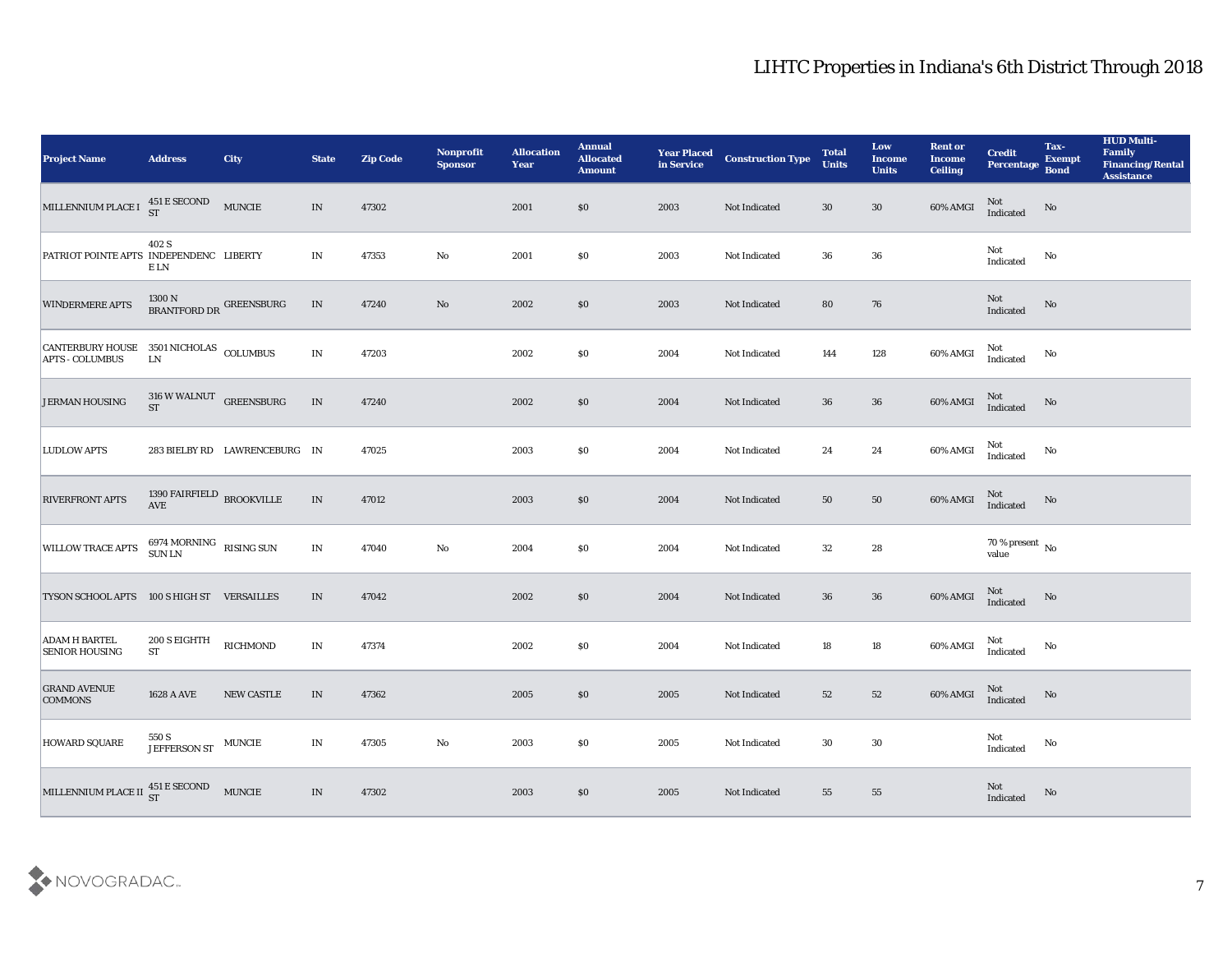| <b>Project Name</b>                    | <b>Address</b>                               | City                       | <b>State</b>                    | <b>Zip Code</b> | Nonprofit<br><b>Sponsor</b> | <b>Allocation</b><br><b>Year</b> | <b>Annual</b><br><b>Allocated</b><br><b>Amount</b> | <b>Year Placed</b><br>in Service | <b>Construction Type</b> | <b>Total</b><br><b>Units</b> | Low<br><b>Income</b><br><b>Units</b> | <b>Rent or</b><br><b>Income</b><br><b>Ceiling</b> | <b>Credit</b><br>Percentage Bond | Tax-<br><b>Exempt</b> | <b>HUD Multi-</b><br>Family<br><b>Financing/Rental</b><br><b>Assistance</b> |
|----------------------------------------|----------------------------------------------|----------------------------|---------------------------------|-----------------|-----------------------------|----------------------------------|----------------------------------------------------|----------------------------------|--------------------------|------------------------------|--------------------------------------|---------------------------------------------------|----------------------------------|-----------------------|-----------------------------------------------------------------------------|
| THE VILLAGE AT<br><b>FLATROCK APTS</b> | 1800 N<br><b>FLATROCK</b><br><b>RIVER CT</b> | <b>RUSHVILLE</b>           | IN                              | 46173           | No                          | 2003                             | \$0                                                | 2005                             | Not Indicated            | 60                           | 60                                   |                                                   | Not<br>Indicated                 | No                    |                                                                             |
| <b>VALLEY PLACE APTS</b>               |                                              | 625 MCCANN ST CONNERSVILLE | IN                              | 47331           |                             | 2004                             | \$0                                                | 2005                             | Not Indicated            | 34                           | 34                                   | 60% AMGI                                          | Not<br>Indicated                 | No                    |                                                                             |
| <b>SHELBY'S LANDING</b><br><b>APTS</b> | 753 SHELBYS<br><b>CRST</b>                   | <b>SHELBYVILLE</b>         | IN                              | 46176           |                             | 2003                             | \$0                                                | 2005                             | Not Indicated            | 120                          | 120                                  |                                                   | Not<br>Indicated                 | No                    |                                                                             |
| <b>ARBORS AT WATERS</b><br><b>EDGE</b> | 4060 N 150 W                                 | <b>COLUMBUS</b>            | IN                              | 47201           |                             | 2004                             | $\$0$                                              | 2006                             | Not Indicated            | 152                          | 152                                  | 60% AMGI                                          | Not<br>Indicated                 | Yes                   |                                                                             |
| <b>PEARSON PLACE</b>                   | 115 COLESCOTT $\,$ SHELBYVILLE<br><b>ST</b>  |                            | $\ensuremath{\text{IN}}$        | 46176           |                             | 2005                             | \$0                                                | 2006                             | Not Indicated            | 35                           | 31                                   | 60% AMGI                                          | Not<br>Indicated                 | No                    |                                                                             |
| WHITEWATER PLACE<br><b>APTS</b>        | 296 WEBERS LN BROOKVILLE                     |                            | IN                              | 47012           |                             | 2006                             | \$0                                                | 2006                             | Not Indicated            | 32                           | $\bf{0}$                             |                                                   | Not<br>Indicated                 | No                    |                                                                             |
| <b>HOOSIER PLACE</b>                   | $310$ N WALNUT $\_$ UNION CITY<br><b>ST</b>  |                            | IN                              | 47390           |                             | 2005                             | \$0                                                | 2006                             | Not Indicated            | 31                           | 29                                   |                                                   | Not<br>Indicated                 | No                    |                                                                             |
| MILLENNIUM PLACE 451 E SECOND<br>III   | <b>ST</b>                                    | <b>MUNCIE</b>              | IN                              | 47302           |                             | 2006                             | $\$0$                                              | 2006                             | Not Indicated            | 35                           | 35                                   |                                                   | Not<br>Indicated                 | No                    |                                                                             |
| <b>AUBREY MEADOWS</b><br><b>APTS</b>   | 101 N<br>MCDONALD DR                         | <b>WINCHESTER</b>          | $\ensuremath{\text{IN}}\xspace$ | 47394           |                             | 2006                             | \$0                                                | 2007                             | Not Indicated            | 32                           | 32                                   |                                                   | Not<br>Indicated                 | No                    |                                                                             |
| LINCOLN PARK APTS 600 W N ST           |                                              | <b>GREENFIELD</b>          | IN                              | 46140           |                             | 2005                             | \$0                                                | 2007                             | Not Indicated            | 35                           | 35                                   |                                                   | Not<br>Indicated                 | No                    |                                                                             |
| MILLENNIUM PLACE 451 E SECOND<br> IV   | ST                                           | <b>MUNCIE</b>              | IN                              | 47302           |                             | 2007                             | $\$0$                                              | 2007                             | Not Indicated            | 40                           | 40                                   |                                                   | Not<br>Indicated                 | No                    |                                                                             |
| <b>LAMMERS PIKE LP</b>                 | <b>44 CHATEAU</b><br>$\operatorname{BLVD}$   | <b>BATESVILLE</b>          | $\ensuremath{\text{IN}}\xspace$ | 47006           | $\rm\thinspace No$          | 2006                             | \$278,025                                          | 2008                             | New Construction         | 33                           | 28                                   | 60% AMGI                                          | $70\,\%$ present $\,$ No value   |                       |                                                                             |
| NEWBURY POINTE                         | $309\,\mathrm{NEWBURY}$<br>${\rm D}{\rm R}$  | <b>EDINBURGH</b>           | $\mathbf{IN}$                   | 46124           |                             | 2008                             | \$220,392                                          | 2008                             | New Construction         | 30                           | 24                                   | 60% AMGI                                          | $70\,\%$ present $\,$ No value   |                       |                                                                             |

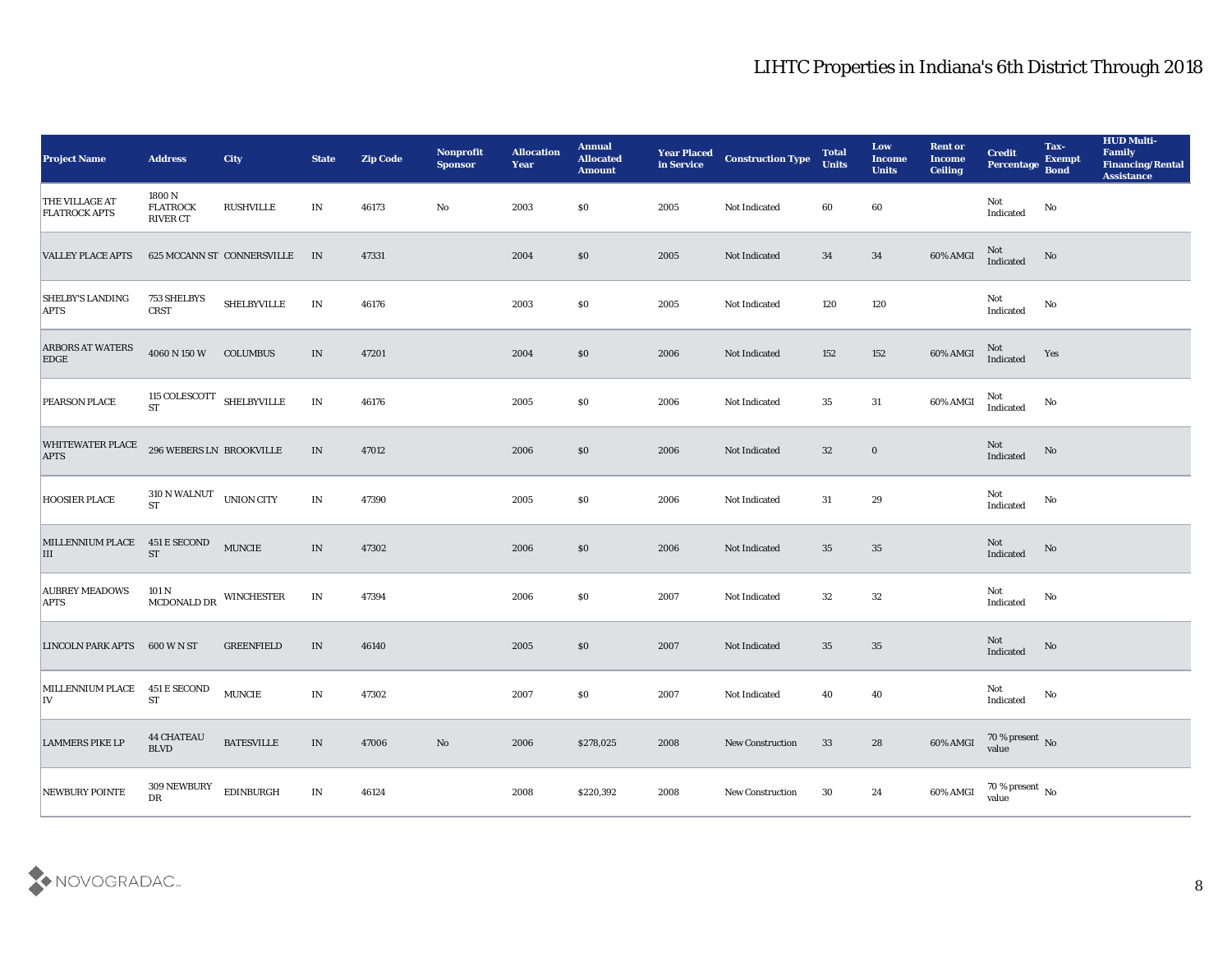| <b>Project Name</b>                                                                             | <b>Address</b>                             | <b>City</b>        | <b>State</b>                    | <b>Zip Code</b> | Nonprofit<br><b>Sponsor</b> | <b>Allocation</b><br><b>Year</b> | <b>Annual</b><br><b>Allocated</b><br><b>Amount</b> | <b>Year Placed</b><br>in Service | <b>Construction Type</b>                                                          | <b>Total</b><br><b>Units</b> | Low<br><b>Income</b><br><b>Units</b> | <b>Rent or</b><br>Income<br><b>Ceiling</b> | <b>Credit</b><br><b>Percentage</b>          | Tax-<br><b>Exempt</b><br><b>Bond</b> | <b>HUD Multi-</b><br>Family<br><b>Financing/Rental</b><br><b>Assistance</b> |
|-------------------------------------------------------------------------------------------------|--------------------------------------------|--------------------|---------------------------------|-----------------|-----------------------------|----------------------------------|----------------------------------------------------|----------------------------------|-----------------------------------------------------------------------------------|------------------------------|--------------------------------------|--------------------------------------------|---------------------------------------------|--------------------------------------|-----------------------------------------------------------------------------|
| <b>HISTORIC MUNCIE</b><br><b>APTS</b>                                                           | 451 E SECOND<br><b>ST</b>                  | <b>MUNCIE</b>      | IN                              | 47302           |                             | 2008                             | \$559,736                                          | 2009                             | Acquisition and Rehab 35                                                          |                              | 35                                   | 60% AMGI                                   | 70 % present No<br>value                    |                                      |                                                                             |
| PRAIRIE MEADOWS<br><b>APTS</b>                                                                  | 110 SWITCH<br><b>GRASS DR</b>              | <b>GREENFIELD</b>  | IN                              | 46140           | No                          | 2009                             | \$1,187,401                                        | 2010                             | <b>New Construction</b>                                                           | $\bf{0}$                     | 85                                   | 50% AMGI                                   | Not<br>Indicated                            | No                                   |                                                                             |
| STONEGATE VILLAGE 3302<br><b>APTS</b>                                                           | STONEGATE DR NEW CASTLE                    |                    | IN                              | 47362           |                             | 2009                             | \$792,104                                          | 2010                             | Acquisition and Rehab 122                                                         |                              | 122                                  | 50% AMGI                                   | <b>Both 30%</b><br>and 70%<br>present value | No                                   |                                                                             |
| <b>STONEHURST POINTE</b>                                                                        | $2220$ STONE $$\sf{GREENFIELD}\normalsize$ |                    | IN                              | 46140           |                             | 2008                             | \$100,000                                          | 2010                             | <b>New Construction</b>                                                           | 28                           | 28                                   | 60% AMGI                                   | Not<br>Indicated                            | No                                   |                                                                             |
| TREE CITY ESTATES                                                                               | 2015 MOSCOW<br><b>RD</b>                   | <b>GREENSBURG</b>  | IN                              | 47240           | Yes                         | 2008                             | \$676,310                                          | 2010                             | <b>New Construction</b>                                                           | 60                           | 60                                   | 50% AMGI                                   | Not<br>Indicated                            | No                                   |                                                                             |
| NEWBURY POINTE II                                                                               | 1301 CTR CROSS $\,$ EDINBURGH<br><b>ST</b> |                    | IN                              | 46124           |                             | 2010                             | \$444,284                                          | 2011                             | <b>New Construction</b>                                                           | 30                           | 30                                   | 50% AMGI                                   | Not<br>Indicated                            | No                                   |                                                                             |
| <b>WILLOW GLEN APTS</b>                                                                         | 2800 S MAIN ST NEW CASTLE                  |                    | IN                              | 47362           |                             | 2009                             | \$324,364                                          | 2011                             | Acquisition and Rehab 52                                                          |                              | 52                                   | 50% AMGI                                   | <b>Both 30%</b><br>and 70%<br>present value | No                                   |                                                                             |
| <b>DUNN SUPPORTIVE</b><br><b>HOUSING</b>                                                        | 1840 S13TH ST RICHMOND                     |                    | IN                              | 47374           |                             | 2010                             | \$7,486,249                                        | 2012                             | <b>New Construction</b>                                                           | 60                           | 60                                   |                                            | Not<br>Indicated                            | No                                   | Yes                                                                         |
| <b>REFLECTIONS AT</b><br>BLUESTONE SENIORS 1419 N BLUE RD GREENFIELD<br><b>HOUSING CAMPUS I</b> |                                            |                    | IN                              | 46140           | No                          | 2010                             | \$2,296,005                                        | 2012                             | <b>New Construction</b>                                                           | 62                           | 62                                   | 60% AMGI                                   | Not<br>Indicated                            | No                                   | Yes                                                                         |
| <b>ROMWEBER FLATS I</b>                                                                         | 322 S ST                                   | <b>BATESVILLE</b>  | IN                              | 47006           | No                          | 2010                             | \$1,011,310                                        | 2012                             | Acquisition and Rehab 54                                                          |                              | 54                                   | 60% AMGI                                   | $70\,\%$ present $\,$ No value              |                                      | Yes                                                                         |
| CAMBRIDGE SQUARE 3301 MCKINLEY COLUMBUS<br><b>APTS</b>                                          | AVE                                        |                    | IN                              | 47201           | No                          | 2011                             | \$788,468                                          | 2013                             | Acquisition and Rehab 69                                                          |                              | 69                                   |                                            | 70 % present No<br>value                    |                                      | Yes                                                                         |
| <b>HENDRICKS POINTE</b><br><b>APTS</b>                                                          | <b>415 W TAYLOR</b><br><b>ST</b>           | <b>SHELBYVILLE</b> | $\mathbf{IN}$                   | 46176           | $\mathbf {No}$              | 2012                             | \$759,000                                          | 2013                             | Both New Construction 37<br>and $\ensuremath{\mathrm{A}}/\ensuremath{\mathrm{R}}$ |                              | 37                                   |                                            | Not<br>Indicated                            | $\rm No$                             | Yes                                                                         |
| <b>LOFTS AT ROBERTS</b>                                                                         | 420 S HIGH ST MUNCIE                       |                    | $\ensuremath{\text{IN}}\xspace$ | 47305           | $\mathbf{N}\mathbf{o}$      | 2012                             | \$1,333,905                                        | 2014                             | Acquisition and Rehab 83                                                          |                              | 83                                   | 60% AMGI                                   | <b>Not</b><br>Indicated                     | No                                   | Yes                                                                         |